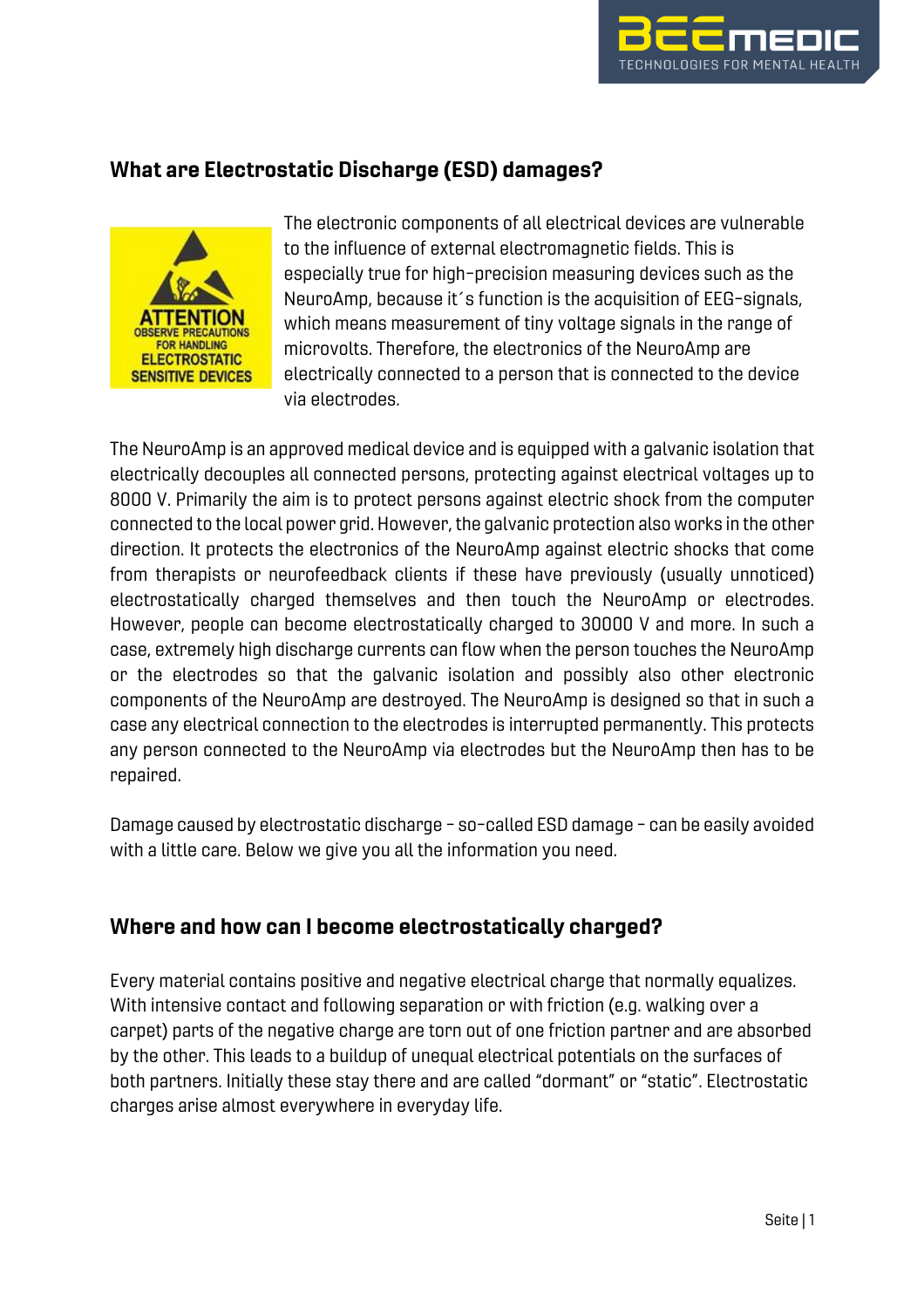



For example, in very dry air, the body of a human being can "rub" against the air such that it causes electrostatic charging. The power of the electrostatic charge can reach extremely high levels. The friction while walking with plastic shoe soles on a synthetic carpet can lead to potential differences of 35000 Volt.

| <b>Activity</b>                     | <b>Relative humidity</b> |        |
|-------------------------------------|--------------------------|--------|
|                                     | 10-25%                   | 65-90% |
| Walk across carpet                  | 35000V                   | 1500 V |
| Walk across vinyl floor             | 12000 V                  | 250 V  |
| Sitting on a chair with PE-<br>foam | 18000V                   | 1500 V |

#### Sources of static electricity are:

- Dry ambient air
- Waxed or painted surfaces and those made of plastic, polystyrene or glass
- Waxed or PVC / vinyl flooring or carpets made from synthetic materials
- Clothing made from synthetic materials (e.g. nylon) or wool, non-conductive shoes (e.g. those with rubber soles)
- Friction of different materials between each other (e.g. emptying of plastic garbage bags or the transferring of liquids from one packaging to another)

## What happens during an electrostatic discharge?

If a person is strongly charged, which means that he or she has a high potential difference compared to the environment, a direct contact or even a short distance to an object can lead to a "breakdown". The currents that flow during such a short electromagnetic pulse can destroy electronic components of the NeuroAmp so that a costly repair is required.

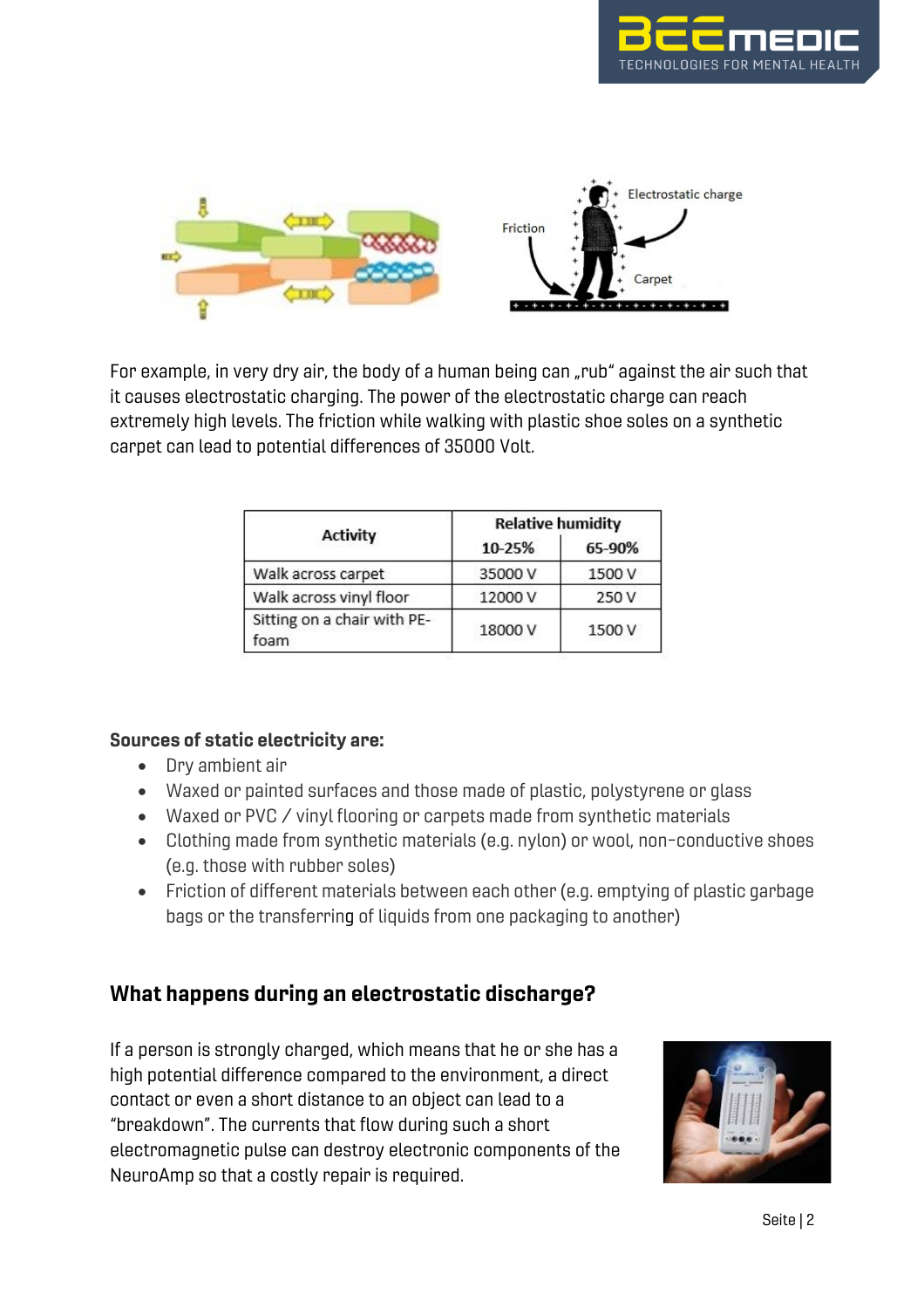

# Are electrostatic discharges harmful?

Low electrostatic discharges are often not even noticed, at higher potential differences, however, sparks can appear and a clear, sometimes painful electric shock can be perceived. However, the energy of the discharge currents is so low that there is no direct health risk for humans in a normal environment for neurofeedback therapy.

The NeuroAmp is an approved medical device with a galvanic isolation and therefore protects all connected persons against electric shocks from the computer in case of a damage to the device caused by electrostatic discharge.

### What can I do to prevent ESD damage?

#### ESD damage can be prevented very effectively if:

- The buildup of electrostatic charges is prevented
- Therapist and client are electrically grounded before they touch neurofeedback devices (NeuroAmp, tactile feedback, QIK, pIRx3, etc.) or electrodes



Fig. 1: Symbol of an ESD-protection component

### The following recommendations are given for the practical implementation of these preventive measures:

- Take care when furnishing a new practice that furniture, devices, and floors/carpets have surfaces made out of antistatic materials or carry the symbol of an ESD protection component
- Place grounding mats on the working surface (therapist) and the seat (client). Such mats are also available for floors
- Therapist and client can ground themselves by means of ground straps. Where this is not possible, an electrostatic discharge can be established by touching a grounded metal surface (such as a heater or the metal housing of a computer that is connected to the power grid)
- Wear shoes with conductive soles in your practice. Perfect are shoes that carry the symbol of an ESD protection component
- If you have dry ambient air, then use a humidifier to moisturize it. Air conditioners can also moisturize the air. These measures are particularly important in wintertime because cold air cannot carry as much moisture and the air is additionally dried by heating